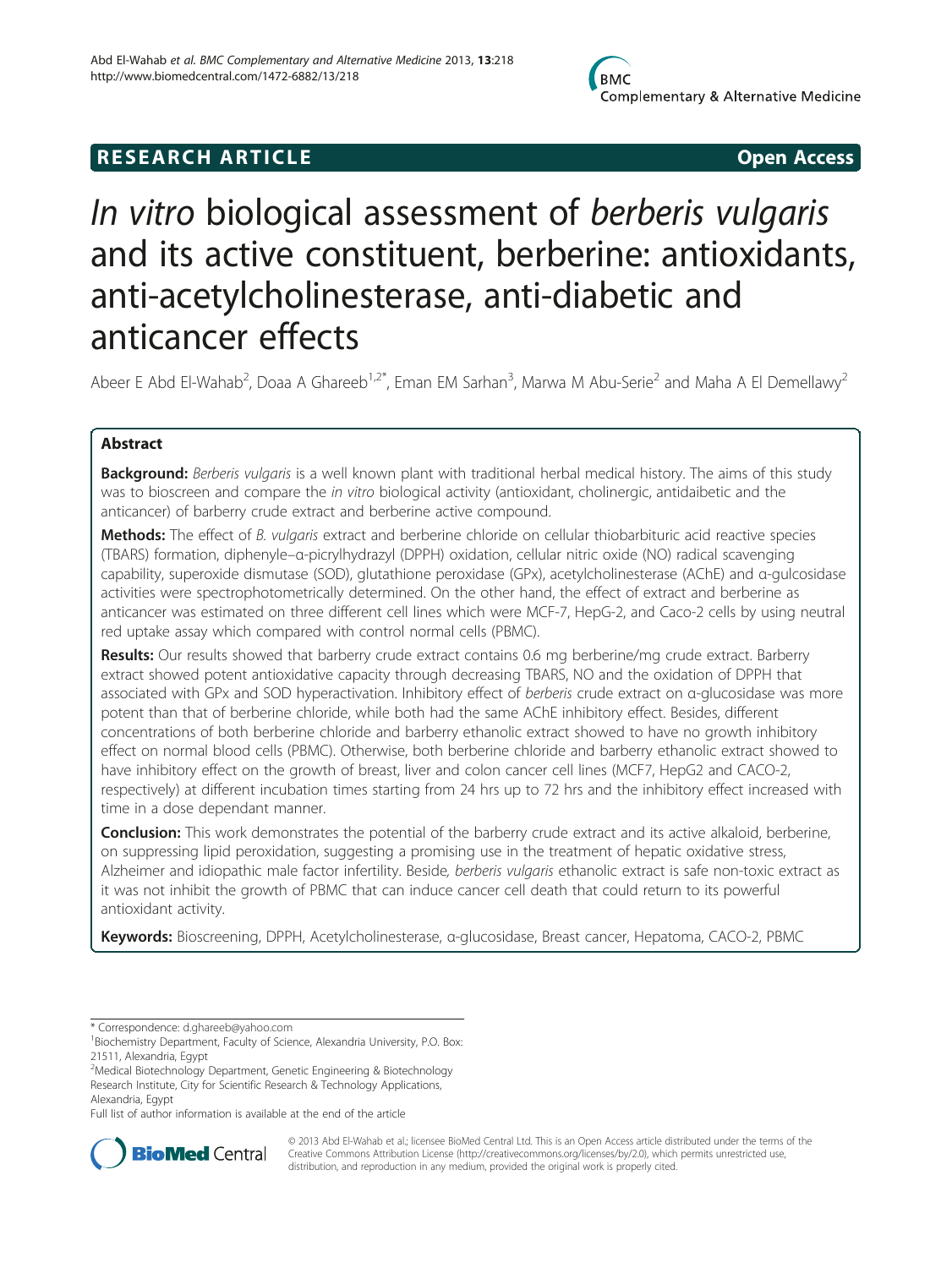#### Background

As it is increasingly believed now that traditional medicines become more popular worldwide, there is accumulating evidence suggesting medicinal plants are unlimited reservoirs of drugs. The amazing structural diversity among their active components makes them a useful source of novel therapeutics. Researchers with interest in natural products have intensified their efforts towards scientific evaluation of traditional medicines. The World Health Organization (WHO) estimates that herbal medicine is still the most common source for primary health care of about 75-80% of the world's population, mainly in the developing countries, because of better cultural acceptability, better compatibility with the human body and fewer side effects [[1](#page-9-0)].

Berberis vulgaris is a shrub in the family Berberidaceae, native to central and southern Europe, northwest Africa and western Asia. It grows in a variety of soils, though is primarily cultivated in cooler regions [\[2-4](#page-9-0)]. Its fruit is an oblong red berry 7–10 mm long and 3–5 mm broad, ripening in late summer or autumn; it is edible but very sour, and rich in vitamin C. Barberry is extensively used as food additive and its juice is recommended to cure cholecytitis [[5](#page-9-0)].

Barberry has a long history of use in traditional eastern and western herbalism [\[6](#page-9-0)].

Berberis vulgaris as well as other berberine (BER) containing plants [[7\]](#page-9-0) are used medicinally in virtually all-traditional medical systems, and have a history of usage in Ayurvedic, Iranian and Chinese medicine dating back at least 3,000 years [[8\]](#page-9-0). Ancient Egyptians used barberry fruit with fennel seeds to ward off pestilent fevers [[6\]](#page-9-0). Indian ayurvedic physicians used barberry in the treatment of dysentery and traditional Iranian medicine uses its fruit as a sedative [\[6,9](#page-9-0)]. In northern Europe barberry was used to treat gall bladder and liver problems, while it was used in the treatment of abnormal uterine bleeds and rheumatism in Russia and Bulgaria [[10,11\]](#page-9-0). In North America, the Eclectics used barberry for treatment of malaria and as a general tonic [\[12](#page-9-0)]. Also, the American Indians found it effective in improving appetite and used its dried fruit as a gargle [[13](#page-9-0),[14](#page-9-0)].

Phytochemical analysis of root, stem or bark extract of B. vulgaris demonstrated the presence of protoberberines and bisbenzyl-isoquinoline alkaloids (berbamine, tetrandrine and chondocurine, (Table 1) for which anti-inflammatory and immuno-suppressive activities have also been well established [\[15\]](#page-9-0). Medicinal properties for all parts of the plant have been reported, including tonic, antimicrobial, antiemetic, antipyretic, antipruritic, antioxidant, anti-inflammatory, hypotensive, antiarrhythmic, sedative, antinociceptive, anticholinergic and cholagogue actions, and it has been used in some cases like cholecystitis, cholelithiasis, jaundice, dysentery, leishmaniasis, malaria and gall stones [[16](#page-9-0)] (Table [2](#page-2-0)). Furthermore, BER, an isoquinoline

Table 1 Compounds isolated from berberis vulgaris

| Compound          | <b>Nature</b> | Compound     | <b>Nature</b> |
|-------------------|---------------|--------------|---------------|
| Aromoline         | Alkaloid      | Oxyberberine | Alkaloid      |
| <b>Berbamine</b>  | Alkaloid      | Oxycanthine  | Alkaloid      |
| <b>Berberine</b>  | Alkaloid      | Palmatine    | Alkaloid      |
| <b>Berlambine</b> | Alkaloid      | Ouercentin   | Flavonoid     |
| <b>Bervulcinc</b> | Alkaloid      | Rutin        | Flavonoid     |
| Columbamine       | Alkaloid      | (-)-tejedine | Alkaloid      |
| Hydroxycanthine   | Alkaloid      | Yatronizine  | Alkaloid      |
| Isocorydine       | Alkaloid      |              |               |

alkaloid and the major ingredient of this plant, has been used for treating diarrhea and gasterointestinal disorders for a long time [[17,18](#page-9-0)]. It has multiple pharmacological effects including; antimicrobial activity against 54 microorganisms [\[19](#page-9-0)[-21\]](#page-10-0), inhibition of intestinal ion secretion and smooth muscle contraction, inhibition of ventricular tachyarrhythmia, reduction of inflammation, stimulation of bile secretion and bilirubin discharge [[22](#page-10-0)]. In spite of extensive applications and numerous properties, the mechanism of action in most of its effects is not exactly clear. Some of these properties may occur due to antihistaminic and anticholinergic effects.

Among berberine multiple pharmacological actions, anti-inflammatory activity has been extensively studied [[23](#page-10-0)]. Antipyretic activity of berberine sulfate has also been shown by Sabir and Bhide 1971 using a model of experimentally induced fever in rats [\[22\]](#page-10-0). This effect has been found to be approximately three times greater than sodium salicylate. Anti-colitic property is another pharmacological effect has been demonstrated for berberine by Zhou and Mineshita [\[24\]](#page-10-0).

The barberry phenolic compounds include anthocyanins and carotenoid pigments [\[22-26\]](#page-10-0). Several pharmacological effects such as antioxidant and cytoprotective [[27](#page-10-0)], inhibitory effects on capillary permeability [\[28](#page-10-0)] and epidermal growth factor [\[29\]](#page-10-0) anticholinergic and antihistaminergic [[27](#page-10-0)], have been demonstrated for anthocyanins and berberry fruit extract (BFE).

The aim of this study was to compare the *in vitro* biological activity (antioxidant, cholinergic, antidaibetic and the anticancer) of barberry crude extract and berberine active compound.

#### Methods

#### Human and animal biological samples

Human participants and their biological materials (blood) met the ethical standards for donor approval required by national regulatory bodies. Blood samples were collected from ten healthy subjects after they signed consent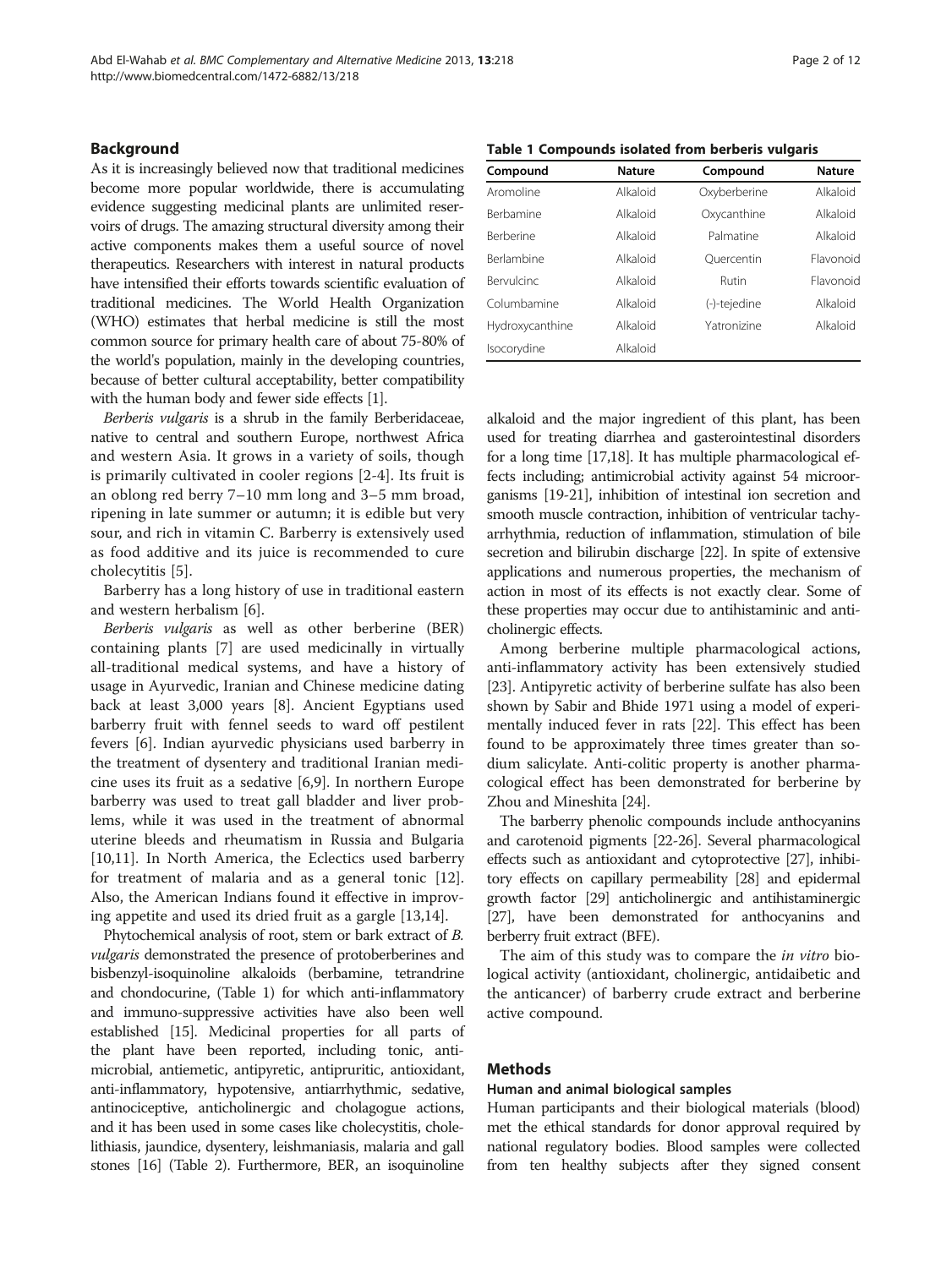|  | Page 3 of 12 |  |  |  |
|--|--------------|--|--|--|
|--|--------------|--|--|--|

| System                                 | <b>Effect</b>                                                                                  |             | Preparation                                                      |  |  |
|----------------------------------------|------------------------------------------------------------------------------------------------|-------------|------------------------------------------------------------------|--|--|
| Cardiovascular<br>Hypotensive activity |                                                                                                | Dried root  | Alkaloid fraction                                                |  |  |
|                                        |                                                                                                | Dried fruit | Aqueous extract                                                  |  |  |
| Gastrointestinal                       | Gastric secretory stimulation                                                                  | Root        | Ethanol-H <sub>2</sub> 0 (67%) extract                           |  |  |
| Endocrine                              | Choleretic activity in rat                                                                     | Dried root  | Total alkaloids                                                  |  |  |
|                                        | Choleretic activity                                                                            | Stem bark   |                                                                  |  |  |
|                                        | Increases tone of the digestive tract and gives rise to increased<br>and irregular peristalsis | Dried root  |                                                                  |  |  |
|                                        | Anticholinergic activity in guinea pig ileum                                                   | Dried fruit | Decoction                                                        |  |  |
|                                        | Menstruation induction effect in quinea pig                                                    | Stem        | Ethanol (95%) extract                                            |  |  |
|                                        | Uterine stimulant effect in cat, rabbit and quinea-pig                                         | I eaf       | Ethanol-acetone (50%) extract                                    |  |  |
| Immune system                          | Antibody formation suppression in mouse                                                        | Dried root  | Alkaloid fraction                                                |  |  |
|                                        | Antiinflammatory activity                                                                      | Root        | Alkaloid fraction                                                |  |  |
| Organisms                              | Complement alternative pathway inhibition                                                      | Root        | Ethanol (I00%) extract                                           |  |  |
|                                        | Delayed type cutaneous hypersensitivity inhibition                                             |             | Alkaloid fraction and ethanol (95%)<br>extract Alkaloid fraction |  |  |
| Central nervous                        | Antipyretic activity in rat                                                                    | Dried bark  | Alkaloid fraction                                                |  |  |
| system                                 |                                                                                                | Dried fruit | Ethanol (95%) extract                                            |  |  |
|                                        | Narcotic antagonist activity                                                                   | Dried root  |                                                                  |  |  |
|                                        | Sedative                                                                                       | Fruit       |                                                                  |  |  |
| Renal                                  | Diuretic activity in rat                                                                       | Dried bark  | Alkaloid fraction                                                |  |  |
| Other                                  | Toxicity assessment in mouse $-$ LD <sub>50</sub> = 520 0 mg/kg                                | Dried root  | Alkaloid fraction                                                |  |  |
|                                        | Toxicity assessment in mouse $-$ LD <sub>50</sub> = 2.6 ± 022 g/kg b w                         |             |                                                                  |  |  |
| Male<br>reproduction                   | Idiopathic ma factors due to oxidative damage                                                  | Root        | Crude methanolic (95%) extraction                                |  |  |
|                                        |                                                                                                |             | Crude acetic acid (5%) extraction                                |  |  |

<span id="page-2-0"></span>

|               | Table 2 The pharmacological effects of Berberis vulgaris (NAPALERT; natural products alert database) |        |
|---------------|------------------------------------------------------------------------------------------------------|--------|
| $\sim$ $\sim$ |                                                                                                      | $\sim$ |

informed the use of their blood in this study Consents' approval and all study protocols for animal and biological tissue samples treatment, involved in this study, were firmly subjected to ethical instructions outlined by Animal Ethics Committees (AEC) that published via The National Health and Medical Research Council (NHMRC) policies and guidelines that recommended by the Egyptian Ministry of Health and Population, High Committee Of Medical Specialties, Arab Republic of Egypt [[30](#page-10-0)]. This study was permission granted from the Biomedical technology, SRAT-city and Biochemistry Department, Faculty of Science, Alexandria University, following approval of the Research Ethics Committee, Faculty of Pharmacy, Alexandria University.

#### Barberry, Berberis vulgaris

Barberry's roots were purchased and authenticated by Prof. Salma El-dareir, Botany Department, Faculty of Science, Alexandria University, Egypt. Firstly, this classification was being dependent on the data about the plant published in Dargon Herbarium [[31\]](#page-10-0). After classification, the plant roots were separated then dried at room temperature, powdered, sieved, and stored prior to further use. Dried barberry roots were phytochemically screened for alkaloids, phobatannins, saponnins, flavonoids, steroids, terpenoids and cardiac glycosides [\[1](#page-9-0)].

#### Barberry crude extract preparation

The dried powdery roots of barberry were exhaustively defatted with petroleum ether then dried in fresh air to evaporate the solvent. The dried roots were used to prepare the ethanolic crude extract by subjecting to steam distillation method using Soxhlet apparatus in which the powder was added in glass thimble and boiled ethanol extracted the active compounds for 8 hours. The ethanolic extract was concentrated to minimum volume using rotary evaporator at 60°C and 100 rpm (Büchi, Switzerland) then lyophilized (DISHI, DS-FD-SH10, Xi'an Heb Biotechnology Co, China) to obtain a powder extract of barberry (25%). The barberry extract powder form was kept at −20° C until subjected to further biochemical analysis.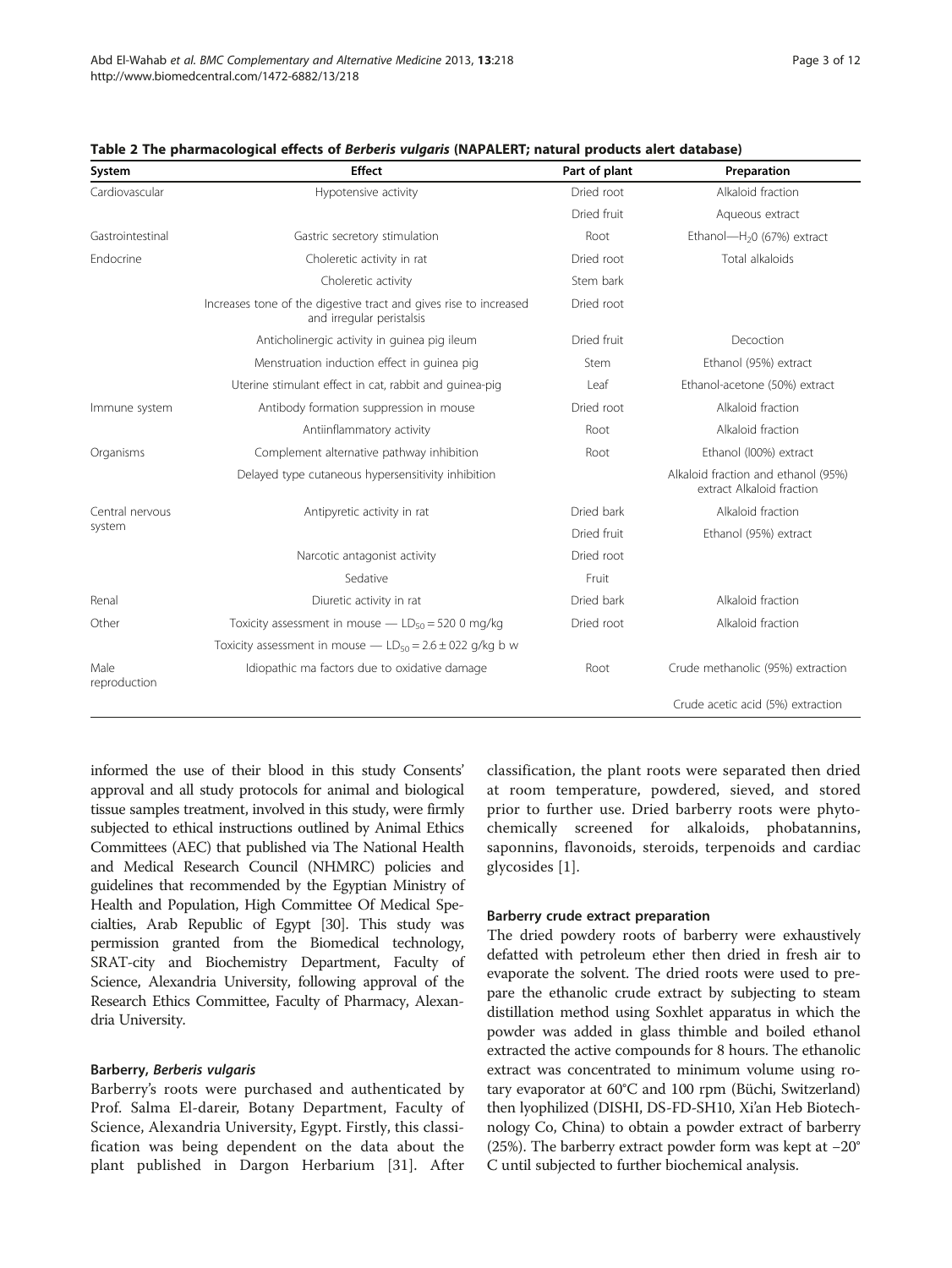# HPLC analysis

The ethanolic extract was analyzed using HPLC (Series 500 Bio-Tek Instrument, Milano, Italy) to determine the berberine concentration in the extract. The analytes were separated by a Zorbax Eclipse XDB-C18  $(250 \times 4.6 \text{ mm} \text{ i.d.},$ 5 μm particle size) column (Agilent, Santa Clara, CA, USA).

The freeze-dried Berberis vulgaris extracts were dissolved in equal volume water: ethanol solution (1 mg/ ml) and were filtered through a 0.22-μm syringe filter prior to HPLC analysis. The operating temperature was maintained at 30°C and the detector was operated at a wavelength of 254 nm. The mobile phase was a mixture of two solvent compositions, solvent A (deionized water) and solvent B (methanol). The program was started with 40% solvent A and 60% solvent B at a solvent flow of 0.8 ml/min and injection volume of 20 μl [\[32\]](#page-10-0).

### Preparation of berberine chloride

Berberine chloride was commercially available from Sigma-Aldrich where, different concentrations of berberine chloride were prepared by dissolved certain weights at 1 ml of 10% ethanol.

# Preparation of liver homogenate

Six Balb/c mice were obtained from animal of house of medical research institute, Alexandria University. After anesthesia, liver was isolated and washed in cold saline, and then one gram of each liver was homogenized in 9 mL phosphate buffer saline. The homogenate was centrifuged at 3000 and metabolites containing supernatant was decanted for further biochemical estimations.

# Biochemical assays

- 1. Determination of Acetylcholinesterase (AChE) activity AChE activity was measured according to the method of Ellman et al. [[33](#page-10-0)]. 130  $\mu$ L phosphate buffer (0.1 M pH 7.4) were added to a mixture of 20 μL of liver homogenate and 20 μL of barberry extract (test) or organic solvent (control), then incubated for 45 min at 37°C. 5 μL of substrate ACTI (75 mM) were added, mixed well and incubated for 15 min at 37°C. 60 μL DTNB (0.32 mM) were added and left for 5 min. The absorbance was measured at 405 nm and the specific activity was calculated.
- 2. Determination of α-glucosidase activity Method mentioned by Han and Srinivasan [\[34\]](#page-10-0) was carried out with a slight modification to estimate the effect of barberry extract on α-glucosidase (EC 3.2.1.20) activity. 100 μL of barberry extract (test), organic solvents (control) or dH2O (blank) were diluted with 2.5 mL of 0.1 M phosphate buffer,

pH 7.4. 100 μL of liver homogenate were added, mixed well and incubated in a water bath with the reaction mixture at 30°C for 5 min. 500 μL PNPG, 5 mM, were added and the reaction was allowed to proceed for 15 min. The reaction was stopped by the addition of 2 mL of 1 M  $Na<sub>2</sub>CO<sub>3</sub>$ . The producing color was spectrophotometrically detected at 400 nm. A unit of enzyme activity was defined as nmoles of p-nitrophenol released/min.

3. Determination of Thiobarbaturic acid reactive substance (TBARS) level in induced lipid peroxidation model Two mL of barberry extract or berberine chloride (test), the organic solvent (control) or distilled water ( $dH_2O$ ) (blank) were incubated with equal volume of liver homogenate for about 45 min at 37°C. In vitro tissue lipid peroxidation was induced by adding  $H_2O_2$  and ferrous sulphate (FeSO<sub>4</sub>.7H<sub>2</sub>O) at a final concentration of 1 mM and 0.5 mM, respectively, in both test and control reaction mixtures. After an incubation period of about 30 min at 37°C, butylated hydroxyl toluene (BHT) was added at a final concentration of 0.02% and mixed carefully to stop the peroxidation reaction. The mixtures were centrifuged at 3000 rpm for 15 min, and then 1 mL of the resultant supernatant was mixed with 1 mL of 15 % trichloroacetic acid (TCA) followed by centrifugation at 3000 rpm for 10 min [\[1](#page-9-0)].

Then TBARS was determined in previous solution according to the method described by Wills [\[35\]](#page-10-0). 1 mL of protein free supernatant was mixed with 500 μL of 0.7% thiobarbituric acid (TBA), heated in boiling water bath for 45 min, cooled and the colour in the supernatant was detected at 532 nm. The TBARS level was calculated against a control according to the following equation: TBARS level  $(nmol/ml) = At / 0.156$ 

4. Determination of Diphenyle –α-picrylhydrazyl (DPPH) radical scavenging

%scavenging = [ $(A \text{ control}-A \text{ sample}$ ]/A control  $\times$  100

DPPH radical scavenging assay of the total extract was performed by using the previously established and modified methodology by Choi et al. [\[36\]](#page-10-0). Assays were performed in flat bottom polystyrene 96 well microtiter plates. To 100 μL of each sample (1-6 mg/ ml) in EtOH 25 μL DPPH (1 mM) in ethanol was added. The resultant mixture was briefly shaken and maintained at room temperature, in the dark for 30 min. At the end of this period, the absorbance (A) of the mixture was measured at 490 nm, using ELISA. Scavenging ratio of DPPH assay calculated as follows: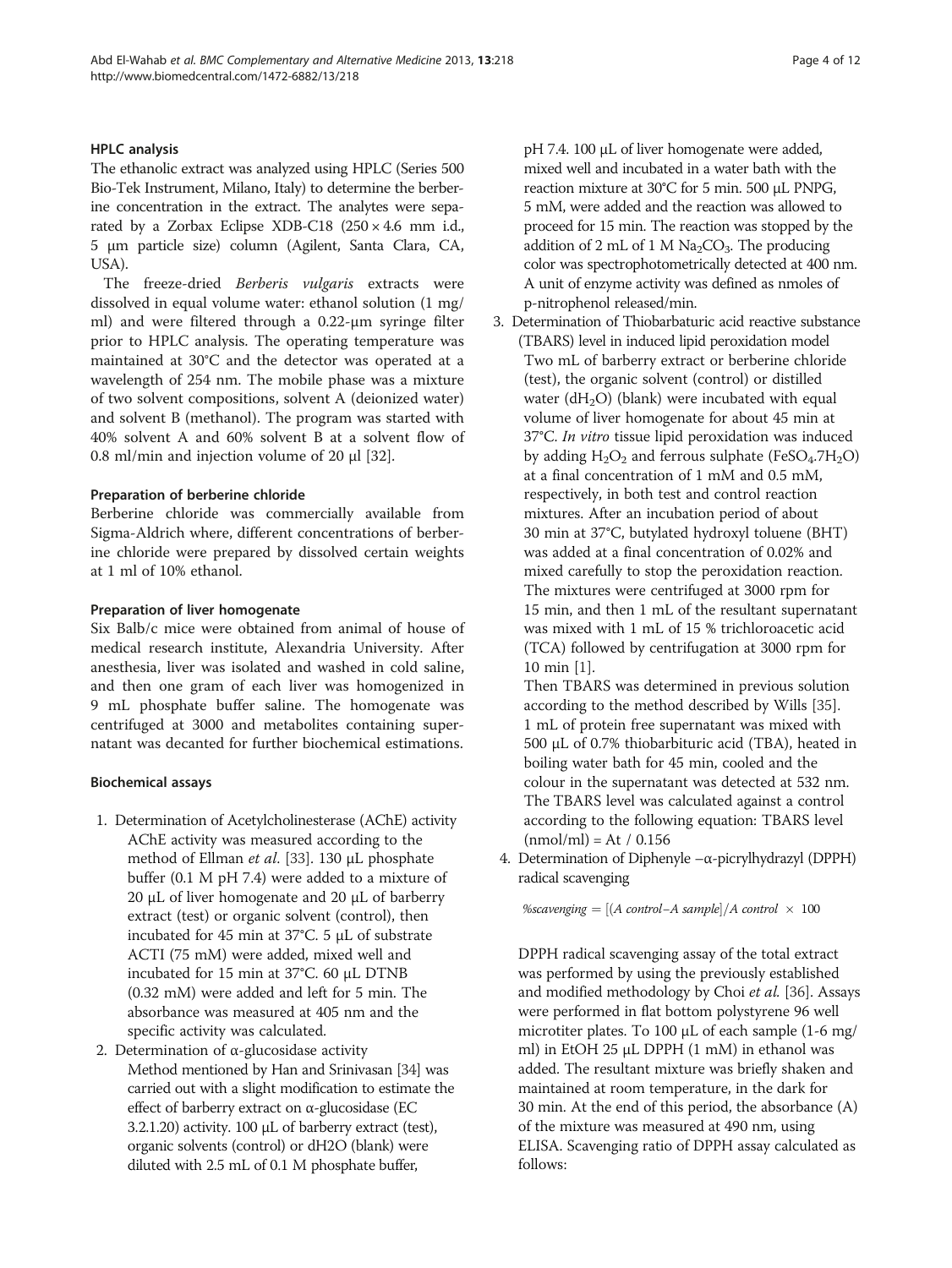$NO$  scavenged  $= [(A \ control-A \ test)/A \ control] \times 100$ 

Nitric oxide was determined by the method described by Green et al. [[37\]](#page-10-0), where nitric oxide was generated from sodium nitroprusside and measured by Griess reaction. Scavenger of nitric oxide competes with oxygen leading to reduced production of nitric oxide. Sodium nitroprusside (5 mM) in phosphate buffered saline (pH 7.2), was mixed with different concentrations (1–6 mg/ mL) of the extract and incubated at 25°C. Samples from the above were reacted with Griess reagent (1% sulphanilamide, 2% phosphoric acids and 0.1% Naphthylethylendiamine hydrochloride). The absorbance of the chromophore (A) formed during the diazotization of nitrite with sulphanilamide and subsequent coupling with naphthylethylenediamine was read at 546 nm. The scavenged ratio of NO calculated as follows:

6. Determination of SOD activity

Twenty microliters of liver homogenate supernatant (test) or buffer (reference) and 20 μl of extract or berberine chloride different concentrations were added to 1 mL buffer solution and incubated at 37°C for 45 min. 10 μl pyrogallol (20 mM in HCl, 10 mM) was added to the previous solution and the absorbance of test (At) or reference (Ar) was measured at 420 nm against air after 30 and 90 s. The percentage inhibition of pyrogallol autoxidation by supernatant was calculated according to the following equation:

The percentage inhibition  $= 100-[(At/min/ml sample)]$  $(Ar/min/ml$  reference $) \times 100$ 

The specific activity of serum SOD as ng/min/mg protein was calculated with dividing the value of SOD in ng/min/ml by protein concentration in the sample.

One unit of SOD activity is defined as the amount of enzyme which inhibits the rate of auto-oxidation of pyrogallol by 50%. From the standard curve it was found that, one unit equals 153 ng. The sample enzyme activity in U/ mg protein was obtained by diving value in ng/ min/ mg protein by 153 [[38\]](#page-10-0).

7. Determination of liver glutathione peroxidase (GPx) activity

Fifty microliters of liver homogenate were incubated with equal volume of different extract or berberine chloride different concentrations for 45 min at 37°C, then were added to 100 μl GSH, 100 μl cummen  $H_2O_2$  and 750 μl Tris–HCl,

pH 7.6 (test) and incubated at 37°C for 10 min. For control, 50 μl diluted supernatant and100 μl GSH were added to 750 μl Tris–HCl, pH 7.6, then incubated at 37°C for 10 min. One milliliter TCA was added to test and control as well as 100 μl cummen  $H_2O_2$  were added to control then both were centrifuged at 3000 r.p.m. for 20 min and then the supernatants were separated off. One milliliter of supernatants was added to 2 ml Tris–HCl, pH 8.9 and 100 μl DTNB then incubated for 5 min [[39](#page-10-0)]. The absorbances of test and control (Ac) were read at 412 nm against distilled water. The activity of liver GPx was calculated with the following equation;

GPx activity  $(U/g$  wet tissue)  $E = E \times 6.2 \times 10 \times 10/13.1 \times 0.05 \times 10$ 

#### In Vitro anticancer assay

In order to determine the safe concentrations of both barberry ethanolic extract and berberine standard that can be used for In Vitro cell culture; normal peripheral blood mononuclear cells (PBMC) were isolated from a healthy individual by Ficoll-Hypaque (density 1.077 g/L, Lonza, USA) gradient centrifugation. PBMC were collected and washed using HBSS, then cell viability and count were determined using Trypan blue exclusion test. After collecting the PBMC, cells were suspended at concentration of  $1\times10^6$  cell/ml in RPMI 1640 (Lonza) 25 mM N-2hydroxyethylpiperazine-N`-2-ethanesulfonic acid (HEPES) (Lonza), 4 mM L-glutamine (Lonza), 100U of penicillin and 100 μg streptomycin (Lonza) and 10% FBS (Lonza). In 96 well plate,  $1\times10^5$  cell/well were seeded with different concentrations ranging from 0 to 100 μg/ml (20, 40, 60, 80, 100 μg/ml) of barberry ethanolic extract, or berberine standard for 72 hr at 37°C incubator with 95% humidity and 5%  $CO<sub>2</sub>$ .

The cytotoxic effect of the different concentrations of the extract and the standard were determined using the neutral red uptake assay [[40](#page-10-0)]. Briefly, Neutral red working solution (80 μg/ml) (Serva, Austria) was incubated overnight at 37°C. In each well of the incubated cells, culture media was removed and 100 μl of neutral red medium were added then incubated for 3 hr to allow for vital dye incorporation into living cells. The neutral red media was removed and rapid rinsed with 150 μl HBSS. Dye was extracted from the cells by adding 150 μl extraction buffer (1% acetic acid: 50% ethanol (96%): 49% deionized  $H_2O$ ) followed by rapid agitation for at least 10 min on micrometer plate shaker. The extract neutral red color intensity was measured at 490 nm in a microtiter plate reader spectrophotometer.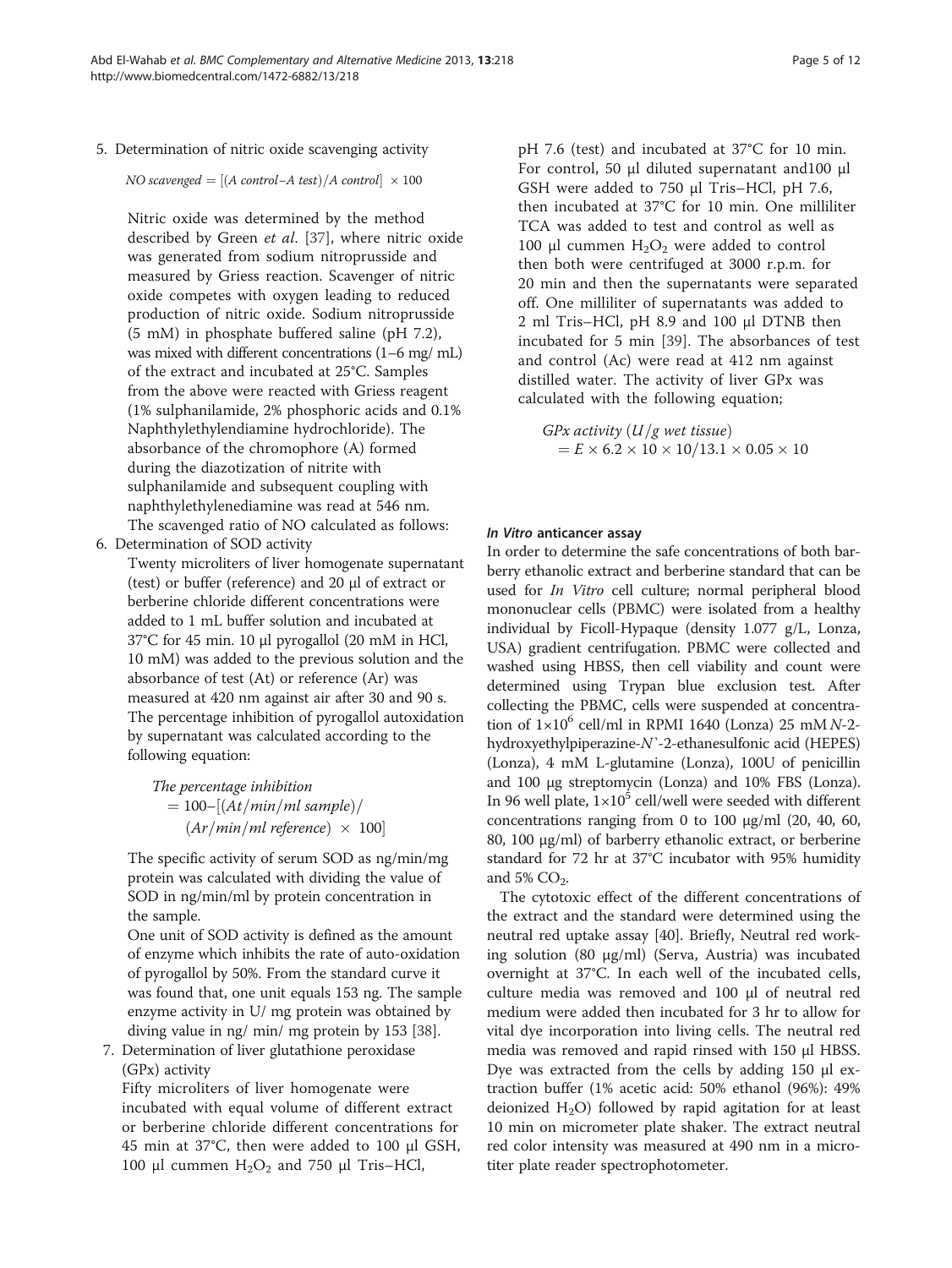Using the relation between used concentrations and neutral red intensity value,  $IC_{50}$  of the barberry ethanolic extract and standard berberine chloride was calculated.

Following the same method selected concentrations of both barberry ethanolic extract and standard berberine chloride were used to examine their effect on different cancer cell lines. In a 96-well tissue culture plates, MCF-7, HepG-2, Caco-2 and EL4 cells were plated each in its respective culture media, at a density of 3000 cells/well, 11000 cells/well, 6000 cell/well and 15000 cells/well, respectively. Cells were left to adhere by incubation for 24 hr at 37°C, 95% humidity and 5%  $CO<sub>2</sub>$ . Following that the selected concentration of the ethanolic extract or standard was added and cell viability was measure at 24 hr intervals for maximum of 72 hr using neutral red uptake assay as previously described.

#### Statistical analysis

All data are expressed as the mean ± standard deviation (SD). The differences were considered to be statistically significant at P < 0.05. Statistical analyses were performed using Primer of Biostatistics program V5 for analysis of the unpaired Student's t-test and one-way analysis of variation (ANOVA).

#### Results

Preliminary phytochemical screening of barberry's roots revealed the presence of alkaloids, flavonoids, saponin, phenolic contents, terpenoids and cardiac glycosides. However, steroid and phobatannins were not detected. The percentage of alkaloids, flavonoids, saponin and total phenolic content were 4, 1.9, 0.35 g/ 100 gm plant tissue and 100 mg/ml of ethanolic extract, respectively (Table 3). Table 3 and Figure [1](#page-6-0) showed that 1 mg of berberis ethanolic extract contains 0.6 mg berberine active compound.

Figure [2](#page-6-0) showed that Berberis vulgaris and berberine chloride different concentrations exerted the same AChE inhibitory ability in percentage  $(\%)$  at  $p < 0.05$ , this inhibitory effect was increased as the concentration of Berberis vulgaris and berberine chloride increased.

Both *Berberis vulgaris* and berberine chloride had  $α$ glucosidase inhibitory effect but the effect of Berberis crude extract was more potent than that of berberine chloride as shown in Figure [3](#page-6-0). Furthermore, this inhibitory effect was directly proportional with that ingredient concentration at  $p < 0.05$ .

# Table 3 Quantitative phytochemical screening of barberry roots and Berberine concentration in Berberis vulgaris crude extract

| Extract           | Berberice concentration (mg/mg extract) |
|-------------------|-----------------------------------------|
| Ethanolic extract | 062                                     |

The antioxidants effect of Berberis vulgaris crude extract and berberine chloride were tabulated in Table [4](#page-7-0). Our results showed that both crude extract and active ingredient had powerful antioxidants properties as they inhibited the production of TBARS, NO and the oxidation of DPPH that associated with GPx and SOD hyperactivation. These biochemical properties were exerted in a concentration dependent manner where TBARS production decreased from  $9 \pm 0.3$  nmol/g to  $4 \pm 1.1$  nmol/g as the concentration of *berberis* crude extract increased from 0.2 mg/ml to 1 mg/ml. The same pattern and the same inhibitory effect were shown with berberine chloride different concentrations. Both berberis extract and berberine chloride different concentrations ranged from 0.2-1 mg/ml lowered NO level in range from 16 to 25%, respectively, at  $p < 0.05$ . Furthermore, the same tested concentrations of B. vulgaris or berberine chloride inhibited the DPPH oxidation in range from 13 to 46% than control level at  $p < 0.05$ . On the other hand, the GPx and SOD activities increased in the range of 10-70% and 55-270%, respectively, when the concentration of Berberis vulgaris or berberine chloride increased from 0.2 mg/ml to 1 mg/ml as comparing with control levels.

The cytotoxicity study that was done on PBMC for both of b. vulgaris extract and berberine chloride, the main alkaloid constituent, showed that both of them had not any mentioned cellular toxicity while they had a significant proliferatory effect. As, different concentrations (20, 40, 60, 80 and 100  $\mu$ g/ml) of both berberine chloride and barberry ethanolic extract showed to have inhibitory effect on normal blood cells (PBMC) growth rate maintenance, in contrary they slightly stimulated the proliferation of PBMC (Figure [4\)](#page-7-0) especially after incubation for 72 hrs. At the same time as indicated in Figure [5](#page-8-0), concentrations starting from 1  $\mu$ g/ml up to 100  $\mu$ g/ml of both berberine chloride and barberry ethanolic extract showed to have inhibitory effect on the growth of breast, liver and colon cancer cell lines (MCF7, HepG2 and CACO-2, respectively) at different incubation times starting from 24 hrs up to 72 hrs and the inhibitory effect increased with time in a dose dependant manner. It was interest to notice that with time the inhibitory dose of both berberine chloride and barberry ethanolic extract increased with time in case of normal cells (PBMC) and decreased dramatically with time in case of cancer cells (Table [5\)](#page-8-0).

#### **Discussion**

The phytochemical constituents of *B. vulgaris* act in synergism to increase barberry's bioactivity such as antioxidant, antimicrobial, anticholinergic, anti-diabetic, etc. [[41\]](#page-10-0). In our previously published work, we mentioned that B. vulgaris ethanolic extract has a competitive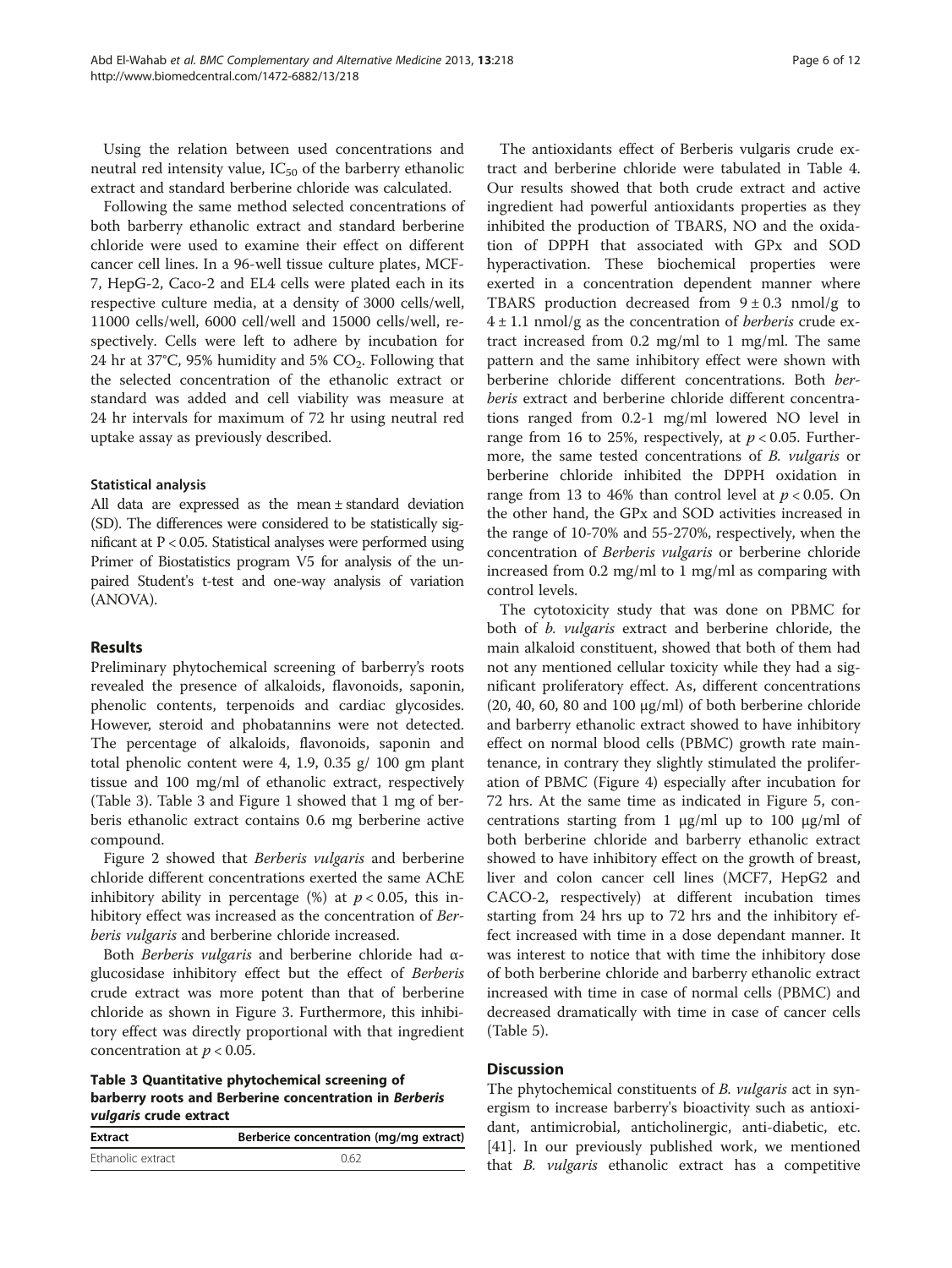<span id="page-6-0"></span>

AChE inhibitory ability suggesting its use to alleviate over activity of AChE in dementia patients [[42](#page-10-0)]. In agreement with this finding, our data showed the same inhibitory effect toward AChE enzyme. This inhibitory effect may be returned to the presence of berberine in ethanolic crude extract where it represented 60% of its ingredients. Berberine binds AChE active site as it is acts as competitive inhibitor that leads to enzyme conformational change and increases entropy value. AChE is mainly present in the central nervous system and its principle role is to catalyze the hydrolysis of the neurotransmitter acetylcholine (ACh) to choline. This process can return an activated cholinergic neuron back to its resting state. The pathogenesis of AD is linked to a



deficiency in the brain ACh [\[32](#page-10-0)]. Thus, AChE is an important pathogenic factor of AD and most pharmacological studies for screening agent to combat AD has been focused on AChE inhibitors to alleviate cholinergic deficit and improve neurotransmission [\[43](#page-10-0)].

B. *vulgaris* inhibited  $\alpha$ -glucosidase enzyme activity provides an effective way for diabetes treatment. The inhibition of  $\alpha$  -glucosidase activity is one of the rapeutic approaches for reducing postprandial hyperglycemia. α-Glucosidase inhibitor is effective in delaying absorption of carbohydrates and suppressing postprandial hyperglycemia which contribute to the decrease in hemoglobin A1C (HbA1c). The decreasing of HbA1c could reduce the incidence of chronic vascular complication in diabetic patients [[44](#page-10-0)].

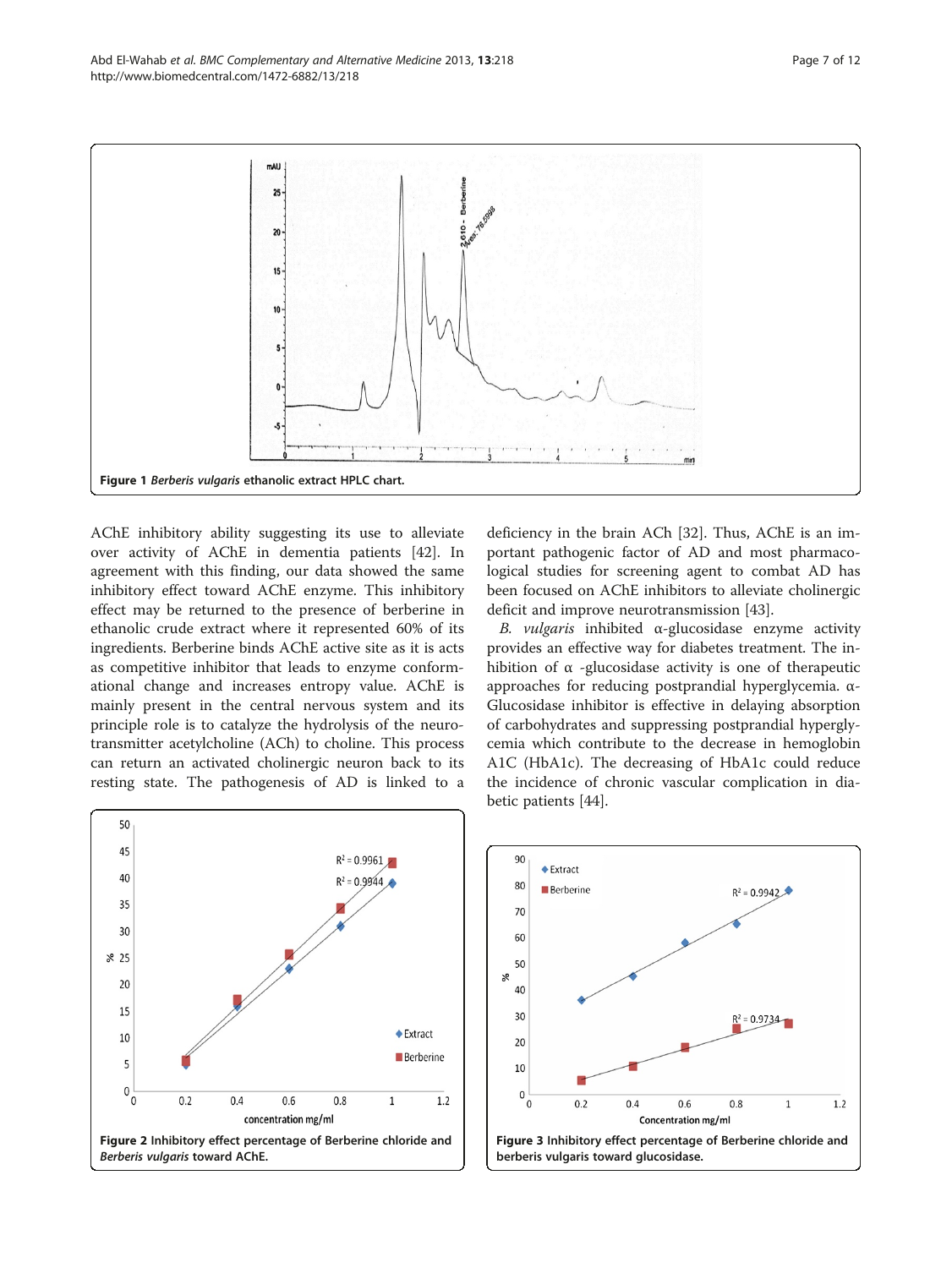| mg/rn    | Tears         |               |                | <b>DPPH</b>  |              | <b>NO</b>    |                 | Gpx             |               | <b>SOD</b>    |  |
|----------|---------------|---------------|----------------|--------------|--------------|--------------|-----------------|-----------------|---------------|---------------|--|
|          |               |               |                |              |              |              |                 |                 |               |               |  |
|          | Extract       | Berberine     | Extract        | Berberine    | Extract      | Berberine    | Extract         | Berberine       | Extract       | Berberine     |  |
| $\Omega$ |               | $12 + 2.5$    | $22 + 5.1$     |              |              | $60 + 12$    |                 | $0.3 \pm 0.02$  |               | $2.5 \pm 0.2$ |  |
| 0.2      | $9 + 0.3$     | $8 \pm 0.7$   | $19 \pm 2.1$   | $19 + 0.1$   | $50 + 1.1$   | $55 \pm 1$   | $0.33 \pm 0.01$ | $0.39 \pm 0.05$ | $3.9 \pm 0.1$ | $4 \pm 0.3$   |  |
| 0.4      | $7 + 0.7$     | $6 \pm 0.1$   | 17.1.1         | $16 \pm 0.1$ | $50 \pm 2.1$ | $53 \pm 2.1$ | $0.38 + 0.03$   | $0.42 + 0.03$   | $5 \pm 0.3$   | $5.1 \pm 0.5$ |  |
| 0.6      | $4.5 \pm 0.4$ | $5.3 + 0.6$   | $15 + 0.9$     | $14 \pm 0.3$ | $48 \pm 1.9$ | $49 \pm 0.2$ | $0.43 + 0.02$   | $0.48 + 0.0$ 2  | $6.6 \pm 0.2$ | 6 ± 0.6       |  |
| 0.8      | $4.4 \pm 0.8$ | $4.5 \pm 0.3$ | $12.3 \pm 0.5$ | $12 \pm 1.1$ | $46 \pm 2$   | $46 \pm 0.2$ | $0.49 \pm 0.02$ | $0.52 \pm 0.01$ | $8.9 \pm 0.4$ | $9 \pm 0.4$   |  |
|          | $4 \pm 1.1$   | $4 \pm 0.6$   | $12 \pm 2.3$   | $11 \pm 1.6$ | $45 \pm 9$   | $43 \pm 8.1$ | $0.5 \pm 0.05$  | $0.55 + 0.05$   | $9.2 \pm 0.9$ | $10 \pm 0.5$  |  |

<span id="page-7-0"></span>Table 4 Effect of berberine chloride and berberis on cellular prooxidants/antioxidants status

Both of TBARS and DPPH assays besides SOD and GPx activities give a complete picture about the total antioxidants capacity of the B. vulgaris ethanolic extracts. It is important to determine the relative antioxidant capacity of the extract since free radicals and oxidants in the body commonly cause damage to aqueous-based cellular structures and organelles as well as lead to peroxidation of lipids [\[45](#page-10-0)]. Berberis vulgaris ethanolic extract was a potent inhibitor for hepatocytes' lipid peroxidation induced by  $Fe^{2+}$  and  $H_2O_2$ . This finding was proved previously on acidic and methanolic barberry extracts [\[1](#page-9-0)], where berberine and barberry crude extract showed a significant reductive ability and radicals scavenging effects, especially on hydroxyl and DPPH radicals. Also, they have the ability to increase SOD and GPx activities. It is reported that the most polar solvent dissolving several compounds of different polarities such as acids, sugars or glycosides which may be contributed to the total phenolic content of the extract and represented the highly antioxidant properties. Depending on this we speculated that acetic acid extract preparations

exhibited appreciable antioxidantive activity against the generation of cellular oxidized lipid particles [[1](#page-9-0)].

Nitric oxide is an essential bioregulatory molecule required for several physiological processes like neural signal transmission, immune response, control vasodilatation and control of blood pressure. However, the elevation of the NO results in several pathological conditions, including cancer [\[46\]](#page-10-0). The plant/plant products may have the property to counteract the effect of NO formation and in turn may be of considerable interest in preventing the ill effects of excessive NO generation in vivo [\[46](#page-10-0)] B. vulgaris extract reduced the generation of NO in vitro in a concentration dependent manner. The implications of these findings may be very important for human health, since this herb has been used in several countries from ancient times. Further, the high scavenging activity may also help to arrest the chain of reactions initiated by excess generation of NO, that are detrimental to the human health as excess NO is known to damage the immune system.

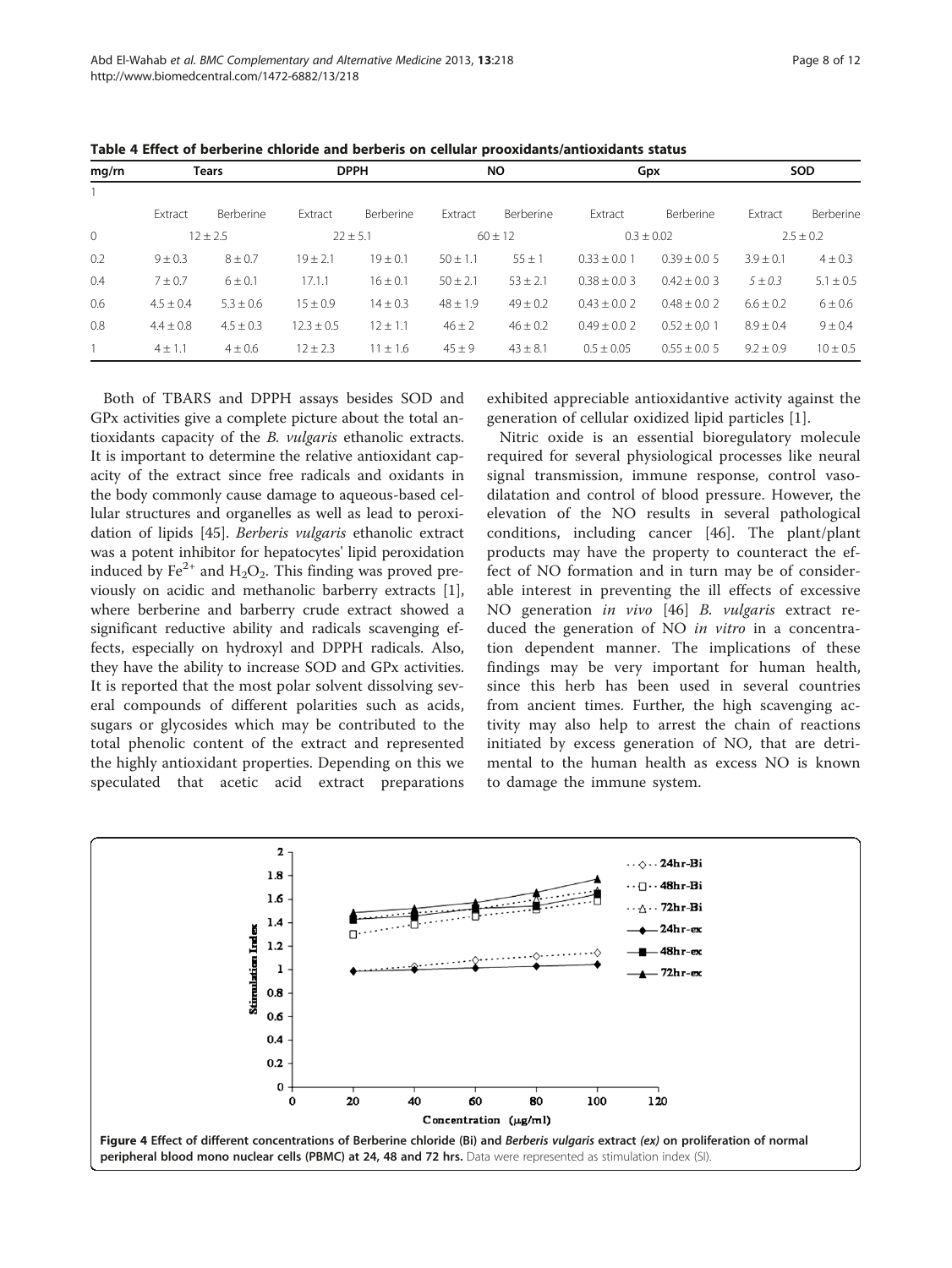<span id="page-8-0"></span>

Chemotherapeutic drugs generally have low safety despite of their high efficacy. This might be due to toxicity and side effects that are usually associated with almost all types of chemotherapeutic medicine, besides the generated resistance to this group of therapeutic drugs which makes it more difficult to the patients. Between 1982 and 2002, more than half of the new anti-cancer chemical compounds were derived directly or indirectly from natural resources either microorganisms, plant or both [[47,48\]](#page-10-0). Berberine as an isoquinoline alkaloid isolated from different types of plants is well recognized for its assorted pharmacological actions, for example

Table 5 Inhibition concentrations of both Berberine chloride and Berberis vulgaris that can inhibit the growth of 50% of normal and cancer cells at different incubation time

| 11250 (mg/mi) |         |                  |          |         |                          |          |  |  |
|---------------|---------|------------------|----------|---------|--------------------------|----------|--|--|
|               |         | <b>Berberine</b> |          |         | <b>Berheris vuigaris</b> |          |  |  |
|               | 24      | 48               | 72       | 24      | 48                       | 72       |  |  |
| <b>PBMC</b>   | 066649  | 5.568            | 883 994  | 0.90.19 | 6.051                    | 2546     |  |  |
| MCF7          | 001593  | 0.00443          | 0.00195  | 0.01561 | 0.00454                  | 0.00397  |  |  |
| Rep 02        | 0.06586 | 0.0 1149         | 0.00 173 | 0.06805 | 0.00555                  | 0.00408  |  |  |
| $CAC$ 0-2     | 00 1764 | 0.0051           | 0.00183  | 0.04996 | 0.00384                  | 0.00.144 |  |  |

berberine purified from Coptidis Rhizoma (Huanglian) is used in Chinese medicine for heat dissipation and detoxification [[49\]](#page-10-0), moreover, berberine purified from members of family Berberidaceae is well known for its anti-inflammatory and immunosuppressive capacity beside other pharmacological activities [\[50](#page-10-0)-[56\]](#page-10-0). Berberine is also recognized for its anti-cancer activity [[56-64](#page-10-0)]. For assessment of anticancer effect of certain compounds, cytotoxicity on primary normal cell culture must be formed to calculate the safe dose. Several types of primary cells can be used; one of them is PBMC [\[65](#page-10-0)]. Furthermore, we based on neutral red assay for cytotoxicity study as it is reported that neutral red and the MTT assay being the most sensitive in detecting cytotoxic events compared to the LDH leakage and the protein assay [[66\]](#page-10-0). Moreover, it is well known that berberine shifted the balance between Th2 and Th1, increased the production of IL 12 and altered the cytokines profile [\[67\]](#page-10-0). So, it mimics PHA response and in such cases PHA did not used to make cell stimulation because it could cause cell death due to cell overstimulation [[68,](#page-10-0)[69\]](#page-11-0).

In the present study, the anti-cancer activity of berberine chloride and total ethanolic extract from B. vulgaris was examined, in which this herb as member of the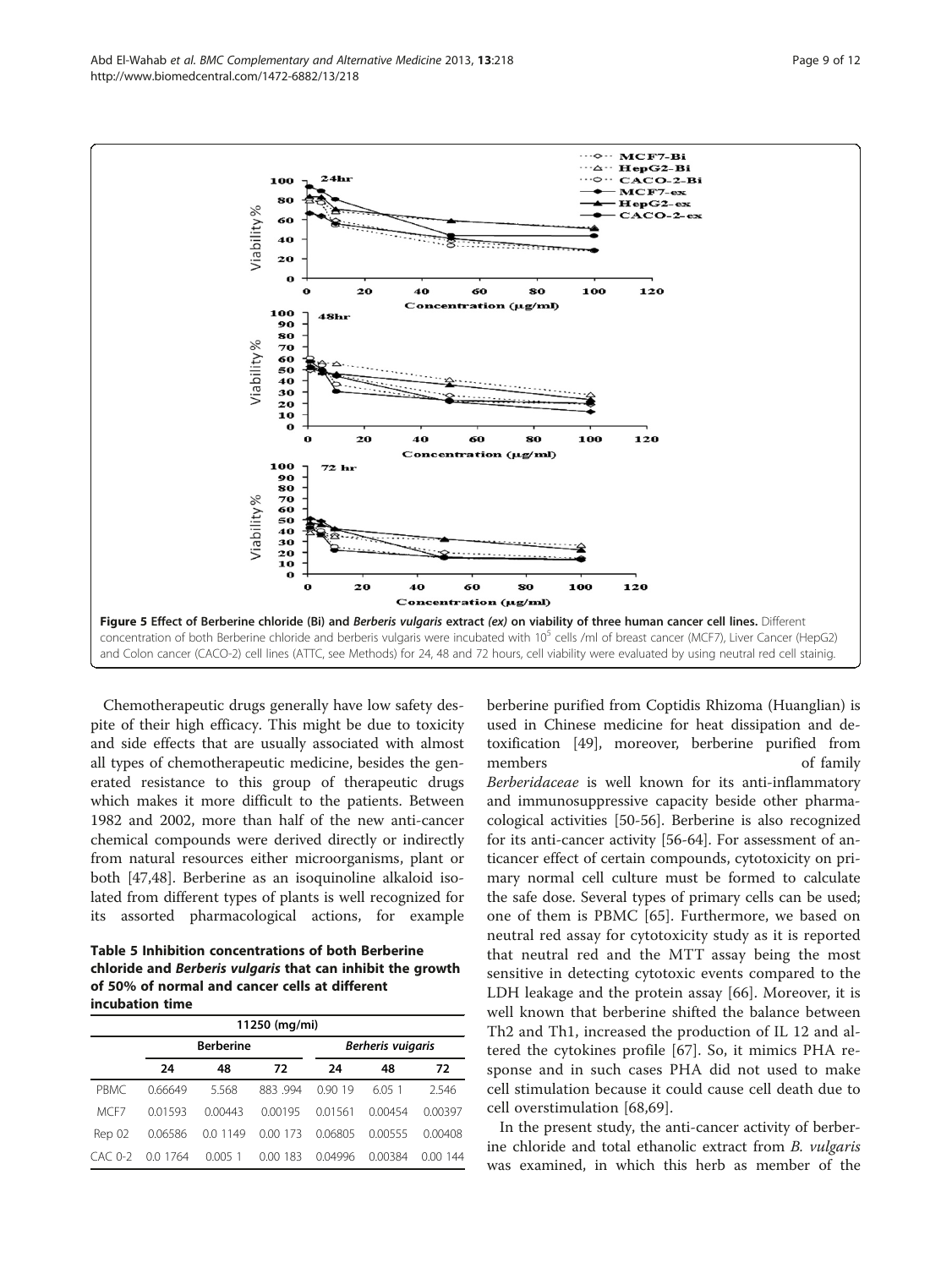<span id="page-9-0"></span>family Berberidaceae has not been identified before for its anti-cancer activity. At first, the dose for this in vitro testing was determined using healthy PBMC, and as indicated in Figure [3](#page-6-0), for berberine chloride and B. vulgaris ethanolic extracts, both are slightly stimulate immune cells and the safety margin concentrations of both berberine chloride and *B. vulgaris* ethanolic extracts are significantly high  $(IC_{50} = 0.66649, 5.568)$  and 883.994 mg/ml after incubation at 24, 48 and 72 hours). Followed by examining the effect of 1, 5, 10, 50 and 100 μg/ml of both berberine chloride and b. vulgaris extracts on viability of breast, hepatic, colon and cervix cancer cell lines after incubation for 24, 48, and 72 hours. The cell viability of all cancer cell line used in this study was decreased significantly and in a dose dependent manner with both berberine chloride and berberis vulgaris ethanolic extracts (Figure [5](#page-8-0) and Table [4\)](#page-7-0). This data are in agreement with the published data about other members of family berberidaceae [\[56,58-60,64](#page-10-0)]. The mode of action of both berberine chloride and b. vulgaris ethanolic extracts were not determined during the course of the present study, but in another study performed in our laboratory (data not shown) that  $p_{53}$ expression was increased due to treatment with both berberine chloride and b. vulgaris ethanolic extracts. This might explain that *b. vulgaris* ethanolic extract can induce cancer cell death (apoptosis) through this mode of action. On the other hand, the antioxidant activity might play a major role in increasing efficiency of such extracts to kill cancer cells and protect normal cells.

#### Conclusion

This work demonstrates the potential of the bioactive ingredients of barberry on suppressing lipid peroxidation, suggesting a promising use in the treatment of hepatic oxidative stress, Alzheimer and idiopathic male factor infertility. Besides, *berberis vulgaris* ethanolic extract can induce cancer cell death that could return to its powerful antioxidant activity. Although the significant curative potential of *b. vulgaris* against many diseases, it didn't deposited in a publicly available herbarium yet. Thus, for further experimental investigations, protocol for ingredients' extraction mentioned in [methods](#page-6-0) section is recommended to be followed. Furthermore, the plant has been registered in several herbarium and we use this as reference, also we purchased the root from USA market so how come we register it in our herbarium as it is not grown in Egypt but we will register the extract after we finish complete toxicological study [[31](#page-10-0)[,70,71\]](#page-11-0).

#### Competing interests

The authors declare that they have no competing interests.

#### Authors' contributions

All authors designed the study, collected the data, performed the techniques employed in the study. GAD, AEA and EAM made the interpretation of statistical analyses and wrote the paper with input from all the authors who each approved the final version. All authors read and approved the final manuscript.

#### Author details

<sup>1</sup> Biochemistry Department, Faculty of Science, Alexandria University, P.O. Box 21511, Alexandria, Egypt. <sup>2</sup>Medical Biotechnology Department, Genetic Engineering & Biotechnology Research Institute, City for Scientific Research & Technology Applications, Alexandria, Egypt. <sup>3</sup>Protein research Department, Genetic Engineering & Biotechnology Research Institute, City for Scientific Research & Technology Applications, Alexandria, Egypt.

#### Received: 2 March 2012 Accepted: 30 August 2013 Published: 5 September 2013

#### References

- 1. El-Sayed M, Ghareeb DA, Sarhan EM, Khalil AA: Therapeutic Bio-screening of the bioactive extracted ingredients of Berberis vulgaris, berberine. FPSB 2011, 5:63–68.
- 2. Harden GJ (Ed): Flora of New South Wales, Volume 1. Kensington: NSW University Press; 2000.
- 3. Grieve M: 1931. A Modern Herbal. London: Tiger Books International; 1994.
- 4. Arayne MS, Sultana N, Bahadur SS: The berberis story: Berberis vulgaris in therapeutics. Pakistan J Pharmacol Sci 2007, 20(1):83–92.
- 5. Zargari A: Medicinal Plants. Tehran: Tehran University Press; 1983, 1:68.
- 6. Chevallier A: The Encyclopedia of Medicinal Plants. St Leonards: Dorling Kindersley; 2001.
- 7. Souri EAG, Dehmobed-Sharifabadi A, Nazifi A, Farsam H: Antioxidant activity of sixty plants from Iran. Iranian J Pharm Res 2004, 3:55-59.
- 8. Timothy CBN, Gregory S, Kelly ND: Berberine: therapeutic potential of an alkaloid found in several medicinal plants. Altern Med Rev 1997, 2:94–103.
- 9. Kunwar RM, Nepal BK, Kshhetri HB, Rai SK, Bussmann RW: Ethnomedicine in Himalaya: a case study from Dolpa, Humla, Jumla and Mustang districts of Nepal. J Ethnobiol Ethnomed 2006, 2:27.
- 10. Fatehi-Hassanabad Z, Jafarzadeh M, Tarhini A, Fatehi M: The antihypertensive and vasodilator effects of aqueous extract from Berberis vulgaris fruit on hypertensive rats. Phytother Res 2005, 19(3):222–225.
- 11. Ivanovska N, Philipov S: Study on the anti-inflammatory action of Berberis vulgaris root extract, alkaloid fractions and pure alkaloids. Int J Immunopharmacol 1996, 18(10):553–561.
- 12. Imanshahidi M, Hosseinzadeh H: Pharmacological and therapeutic effects of Berberis vulgaris and its active constituent, Berberine. Phytotherapy Research 2008. Published online at Wiley InterScience. Adv Physiol Educ. doi:10.1002/ptr.2399 [\(www.interscience.wiley.com](http://www.interscience.wiley.com)).
- 13. Mills S, Bone K: Principals and Practice of Phytotherapy. Edinburgh: Churchill Livingstone; 2000.
- 14. Bone K: A Clinical Guide to Blending Liquid Herbs: herbal formulations for the individual patient. St Louis, Missouri: Churchill Livingstone; 2003.
- 15. Li SY, Ling LH, Teh BS, Seow WK, Thong YH: Anti-inflammatory and immuno-suppressive properties of the bis-benzylquinolones: in-vitro comparisons of tetrandrine and berbamine. Int J Immunopharmacol 1989, 11:395–441.
- 16. Khosrokhavar R, Ahmadiani ASF: Antihistaminic and Anticholinergic Activity of Methanolic Extract of Barberry Fruit (Berberis vulgaris) in the Guinea- Pig Ileum. J Med Plants 2010, 9:99–105.
- 17. Akhter MH: SMaBN: Possible mechanism of antidiarrheal effect of berberine. Indian J Med Res 1979, 70:233–241.
- 18. Rabbani GHBT, Knight J, Sanyal SC, Alam K: Randomized controlled trial of berberine sulfate therapy for diarrhea due to enterotoxigenic Escherichia coli and Vibrio cholera. J Infect Dis 1987, 155:979–984.
- 19. Amin AH, Subbaiah TV, Abbasi KM: Berberine sulfate: antimidrobial activity, bioassay, and mode of action. Can J Microbiol 1969, 15:1067–1076.
- 20. Leung AY, Foster S: Encyclopedia of Common Natural Ingredients Used in Food, Drugs and Cosmetics. New York: Wiley Publishers; 1996:66–67.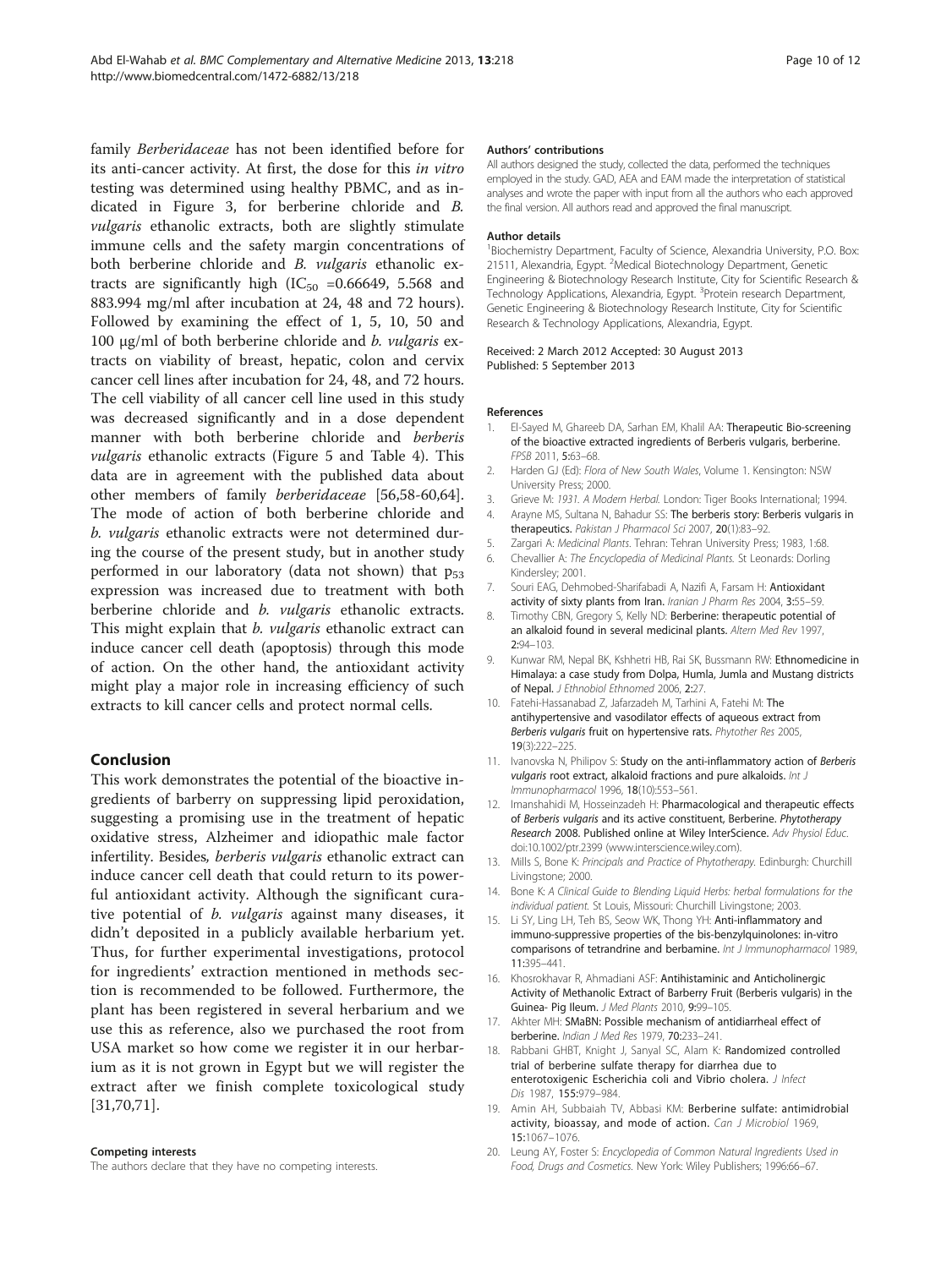- <span id="page-10-0"></span>21. Imanshahidi M, Hosseinzadeh H: Pharmacological and therapeutic effects of Berberis vulgaris and its active constituent, berberine. Phytother Res 2008, 22:999–1012.
- 22. Sabir M: Study of some pharmacological actions of berberine. Indian J Physiol Pharmacol 1971, 15:111–132.
- 23. Kuo C, Chi C, Liu T: The anti-inflammatory potential of berberine in-vitro and in-vivo. Cancer Lett 2004, 203:127–137.
- 24. Zhou H, Mineshita S: The effect of berberine chloride on experimental colitis in rats in vivo and in vitro. J Pharmacol Exp Ther 2000, 294(3):822-829.
- 25. KF L: Berberine. In Adverse Effects of Herbal Drugs. Edited by Pagm KK, Hansel R, Chandler RF. Berlin: Springer Verlag; 1994:97–98.
- 26. Shamsa F, Ahmadiani A, Khosrokhavar R: Antihistaminic and anticholinergic activity of berberry fruit (Berberis vulgaris) in the guinea-pig ileum. J Ethnopharmacol 1999, 64:161-166.
- 27. Tomosaka H, Salim AA, Keller WJ, Chai H, Kinghorn AD: Antioxidant and cytoprotective compounds from Berberis vulgaris (barberry). Phytother Res 2008, 22:979–981.
- 28. Cohen-Boulakia F: In-vivo sequential study of skeletal muscle capillary permeability in diabetic rats. Metabolism 2000, 49:880–885.
- 29. Meiers S: The anthocyanidins cyaniding and delphinidin are potent inhibitors of the epidermal growth factor receptor. J Agric Food Chem 2000, 49:958–962.
- 30. [http://www.mohp.gov.eg/default.aspx#](http://www.mohp.gov.eg/default.aspx), Egyptian Ministry of Health and Population, Arab Republic of Egypt, 9/5/2013, 11:30 PM.
- 31. [http://www.dragonherbarium.com/bulk-herbs-spices/bulk-herbs-b/barberry](http://www.dragonherbarium.com/bulk-herbs-spices/bulk-herbs-b/barberry-root-bark-cs-wc-berberis-vulgaris)[root-bark-cs-wc-berberis-vulgaris](http://www.dragonherbarium.com/bulk-herbs-spices/bulk-herbs-b/barberry-root-bark-cs-wc-berberis-vulgaris).
- 32. Qadir S, Han J, Ji H, Chung H, Ahn J, Lee H: Effect of different extraction protocols on anticancer and antioxidant activities of berberis koreana bark extracts. J Biosci Bioeng 2009, 107:331–339.
- 33. Ellman G, Andres V, Featherstone RA: New and rapid colorimetric determination of acetylcholinesterase activity. Biochem Pharmacol 1961, 7:88–95.
- 34. Han YN, Srinivasan VR: Purification and characterization of betaglucosidase of Alcaligenesfaecalis. J Bacteriol 1969, 100:1355–1363.
- 35. Wills ED: Mechanisms of lipid peroxide formation in animal tissues. Biochem J 1965, 99(3):667–676.
- 36. Choi DW, King YC, Leroy P, Siest G, Wellman M: Differential role of CYP2E1 binders and isoniazid on CYP2E1 protein modification in NADPHdependent microsomal oxidative reactions: FR scavenging ability of isoniazid. Free Radic Res 2002, 36:893–904.
- 37. Green LC, Glogowski J: Analysis of nitrate, nitrite and nitrate in biological fluids. Anal Biochem 1982, 126:131–138.
- 38. Marklund S, Marklund G: Involvement of the superoxide anion radical in the auto oxidation of pyrogallol and a convenient assay for superoxide dismutase. Eur J Biochem 1974, 74:469–474.
- 39. Paglia E, Valentine N: Studies on the quantitative and qualitative characterization of erythrocyte glutathione peroxidase. J Lab Clinic Med 1967, 70:158–169.
- 40. Repetto G, Zurita J: Neutral red uptake assay for the estimation of cell viability/cytotoxicity. Nat Protoc 2008, 3:1125–1131.
- 41. Wongbutdee J: physiological effects of berberine. Thai Pharm Health Sci J 2008, 4:78–83.
- 42. Ghareeb D, Newarry A, El-Rashidy F, Hussein H, Ali A: Efficacy of natural extracts of Ginkgo biloba and barberry and a synthetic derivative of genistein (ipriflavone), as acetylcholinesterase inhibitors, comparative study with Aricept® effect. J Biochem Biotechnol 2010, 1:15-20.
- 43. Muñoz-Torrero D: Acetylcholinesterase inhibitors as disease-modifying therapies for Alzheimer's disease. Curr Med Chem 2008, 15:2433–2455.
- 44. Yibchok-anun S, Jittaprasatsin W, Somtir D, Bunlunara W, Adisakwattana S: Insulin secreting and a-glucosidase inhibitory activity of Coscinium fenestratum and postprandial hyperglycemia in normal and diabetic rats. J Med Plants Res 2009, 3(9):646–651.
- 45. Bijvoet A, Pieper F, Vliet M, Boer H, Ploeg A, Verbeet M, Reuser A: Recombinant human acid α-glucosidase: high level production in mouse milk, biochemical characteristics, correction of enzyme deficiency in GSDII KO mice. Hum Mol Genet 1998, 7:1815–1824.
- 46. Frei B: Natural antioxidants in human health and disease. San Diego: Academic Press; 1994.
- 47. Jagetia G, Baliga M, Babu K: The Evaluation of Nitric Oxide Scavenging Activity of Certain Herbal Formulations in vitro: A Preliminary Study. Phytother Res 2004, 18:561–565.
- 48. Tan W, Huang M, Li Y, Chen M, Wu G, Gong J, Zhong Z, Xu Z, Dang Y, Guo J, Chen X, Wang Y: Anti-cancer natural products isolated from chinese medicinal herbs. Chin Med 2011, 6:27–43.
- 49. Newman DJ, Snader KM: Natural products as sources of new drugs over the period 1981–2002. J Nat Prod 2003, 66:1022–1037.
- 50. Ong ES, Woo SO, Yong YL: Pressurized liquid extraction of berberine and aristolochic acids in medicinal plants. J Chromatogr A 2000, 904:57–64.
- 51. Yoo KY, Hwang IK, Kim JD, Kang IJ, Park J, Yi J, Kim JK, Bae YS, Won MH: Antiinflammatory effect of the ethanol extract of Berberis koreana in a gerbil model of cerebral ischemia/reperfusion. Phytother Res 2008, 22(11):1527–32.
- 52. Yoo KY, Hwang IK, Lim BO, Kang TC, Kim DW, Kim SM, Lee HY, Kim JD, Won MH: Berberry extract reduces neuronal damage and N-Methyl-D-aspartate receptor 1 immunoreactivity in the gerbil hippocampus after transient forebrain ischemia. Biol Pharm Bull 2006, 29(4):623–628.
- 53. Cho BJ, Im EK, Kwon JH, Lee KH, Shin HJ, Oh J, Kang SM, Chung JH, Jang Y: Berberine inhibits the production of lysophosphatidylcholine-induced reactive oxygen species and the ERK1/2 pathway in vascular smooth muscle cells. Mol Cells 2005, 20(3):429–434.
- 54. Musumeci R, Speciale A, Costanzo R, Annino A, Ragusa S, Rapisarda A, Pappalardo MS, lauk L: Berberis aetnensis C. Presl. extracts: antimicrobial properties and interaction with ciprofloxacin. Int J Antimicrob Agents 2003, 22(1):48–53.
- 55. Chung JG, Chen GW, Hung CF, Lee JH, Ho CC, Ho HC, Chang HL, Lin WC, Lin JG: Effects of berberine on arylamine N-acetyltransferase activity and 2 aminofluorene-DNA adduct formation in human leukemia cells. Am J Chin Med 2000, 28(2):227–238.
- 56. Ivanovska N, Philipov S, Hristova M: Influence of berberine on T-cell mediated immunity. Immunopharmacol Immunotoxicol 1999, 21(4):771–86.
- 57. Fukuda K, Hibiya Y, Mutoh M, Koshiji M, Akao S, Fujiwara H: Inhibition by berberine of cyclooxygenase-2 transcriptional activity in human colon cancer cells. J Ethnopharmacol 1999, 66(2):227–33.
- 58. Mahata S, Bharti AC, Shukla S, Tyagi A, Husain SA, Das BC: Berberine modulates AP-1 activity to suppress HPV transcription and downstream signaling to induce growth arrest and apoptosis in cervical cancer cells. Mol Cancer 2011, 10:39.
- 59. Kim JB, Yu JH, Ko E, Lee KW, Song AK, Park SY, Shin I, Han W, Noh DY: The alkaloid Berberine inhibits the growth of Anoikis-resistant MCF-7 and MDA-MB-231 breast cancer cell lines by inducing cell cycle arrest. Phytomedicine 2010, 17(6):436–740.
- 60. Wang GY, Lv QH, Dong Q, Xu RZ, Dong QH: Berbamine induces Fas-mediated apoptosis in human hepatocellular carcinoma HepG2 cells and inhibits its tumor growth in nude mice. J Asian Nat Prod Res 2009, 11(3):219-28.
- 61. Ho YT, Yang JS, Lu CC, Chiang JH, Li TC, Lin JJ, Lai KC, Liao CL, Lin JG, Chung JG: Berberine inhibits human tongue squamous carcinoma cancer tumor growth in a murine xenograft model. Phytomedicine 2009, 16 (9):887–890.
- 62. Hsieh YS, Kuo WH, Lin TW, Chang HR, Lin TH, Chen PN, Chu SC: Protective effects of berberine against low-density lipoprotein (LDL) oxidation and oxidized LDL-induced cytotoxicity on endothelial cells. J Agric Food Chem 2007, 55(25):10437–10445.
- 63. Lin SS, Chung JG, Lin JP, Chuang JY, Chang WC, Wu JY, Tyan YS: Berberine inhibits arylamine N-acetyltransferase activity and gene expression in mouse leukemia L 1210 cells. Phytomedicine 2005, 12(5):351–358.
- 64. Fukuda K, Hibiya Y, Mutoh M, Koshiji M, Akao S, Fujiwara H: Inhibition of activator protein 1 activity by berberine in human hepatoma cells. Planta Med 1999, 65(4):381–387.
- 65. Jenny M, Wondrak A, Zvetkova E, Tram N, Phiz P5, Schennach H, Culig Z, Ueberall F, Fuchs D: Crinum Latifolium Leave Extracts Suppress Immune Activation Cascades in Peripheral Blood Mononuclear Cells and Proliferation of Prostate Tumor Cells. Sci Pharm 2011, 79:323–335.
- 66. Fotakis G, Timbrell A: In vitro cytotoxicity assays: comparison of LDH, neutral red, MTT and protein assay in hepatoma cell lines following exposure to cadmium chloride. Toxicol Lett 2006, 160(2):171–177.
- 67. Kim T, Kang B, Cho D, Kim S: Induction of interleukin-12 production in mouse macrophages by berberine, a benzodioxoloquinolizine alkaloid, deviates CD4 + T cells from a Th2 to a Th1 response. Immunology 2003, 109(3):407-414.
- 68. Kenny T, Keen C, Schmitz H, Gershwin M: Immune Effects of Cocoa Procyanidin Oligomers on Peripheral Blood Mononuclear Cells. Exp Biol Med 2007, 232:293–300.